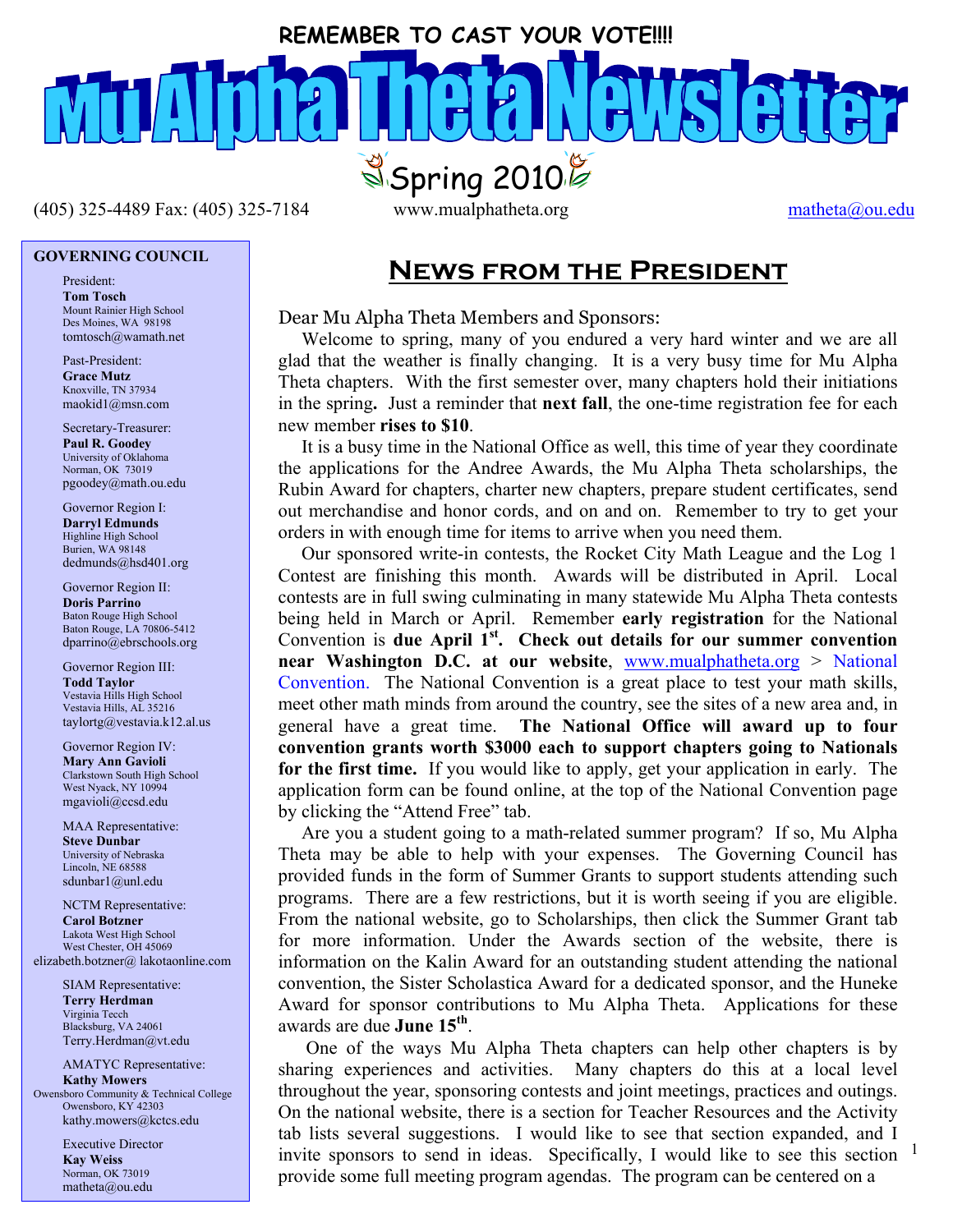# **NEWS FROM THE PRESIDENT CONTINUED**

practice math test, some new material that would be of interest (or help in a competition) or a presentation from an outside speaker. One of the tests that my chapter practices with every year is the **Short Cuts** test from the 1995 National Convention, found online http://www.famat.org/PublicPages/TestArchive.aspx. This website has many tests from past competitions available and is a great resource, as is the "Past Tests" page on the National Convention page of www.mualphatheta.org .

 Programs can be in the form of an enhanced lesson plan on your favorite math topic, links to web resources, or full presentations that can be downloaded. Feel free to send your ideas, meeting agendas or questions to me at: tomtosch@comcast.net.

 Finally, all chapters were emailed ballots for the Mu Alpha Theta election. Everyone will vote for President-Elect and for Secretary-Treasurer. Regions 3 and 4 will also elect new Governors. I urge everyone take advantage of the opportunity to vote.

> Tom Tosch Mu Alpha Theta President

## **Regional Changes:**

Beginning in August, 2010, Mu Alpha Theta will re-align two of its four regions to better balance the number of chapters and the number of members in Region 3 and 4. Region 1 and 2 will remain the same. A majority of our members now reside in Regions 3 and 4. The new Regions are outlined below.

**Region 1:** Alaska, Arizona, California, Colorado, Hawaii, Idaho, Illinois, Iowa, Kansas, Minnesota, Missouri, Montana, Nebraska, Nevada, New Mexico, North Dakota, Oregon, South Dakota, Utah, Washington, Wisconsin, Wyoming, Canada, the Far East, the Pacific Islands, and Western Europe.

**REGION 2:** Arkansas, Louisiana, Oklahoma, Texas, South America and Middle East.

**REGION 3:** Alabama, Connecticut, Indiana, Kentucky, Maine, Massachusetts, Michigan, Mississippi, New Hampshire, New Jersey, New York, Ohio, Rhode Island, Tennessee, Vermont, West Virginia, and Eastern Europe.

**REGION 4:** Delaware, Florida, Georgia, Maryland, North Carolina, Pennsylvania, South Carolina, Virginia, District of Columbia, the Caribbean, Puerto Rico, and Africa.

#### **NEW MAP**

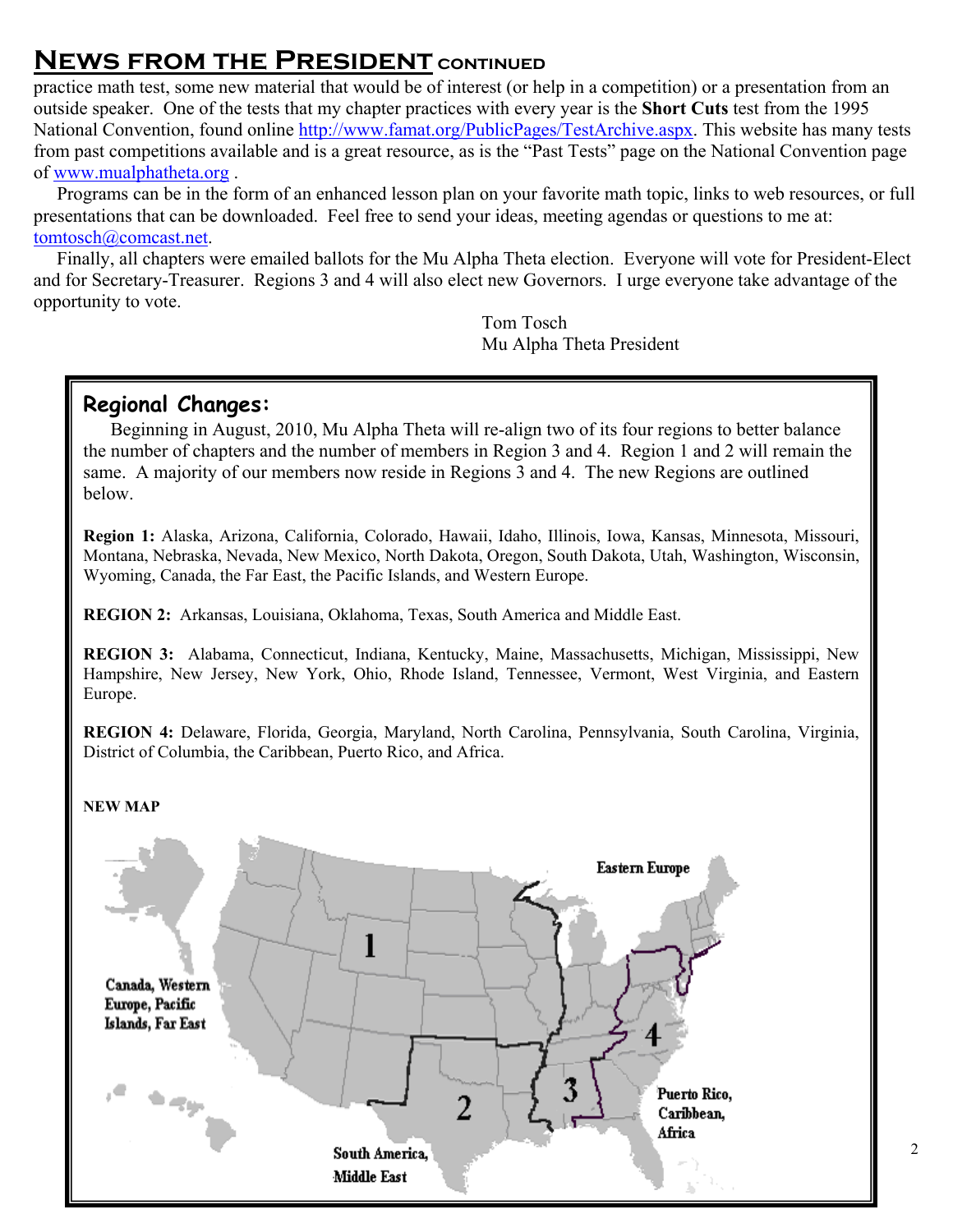#### **National Office News from Kay Weiss**

I

I

I

I

 Tom Tosch covered lots of good information in his article. One of the most important news items is about our National election. Mu Alpha Theta cannot run without the help, time, and support of those willing to serve at the National level. While National offices do not require a huge time commitment, the work done by your Governing Council must be done for us to continue to function and thrive. Our student members and clubs depend on what we do here. Please remember to read the resumes of each person running and vote for your choice for each office.

 **Votes must be emailed to: matheta@ou.edu or snail mailed to the National Office with a postmark deadline of April 15, if they are to be counted.** Winners will be posted online at our website by the end of April, once all votes have been counted.

 Officers and Governors serve for four years on the Governing Council.

 This fall we sent out 230 **free** TI 84, 89 and Nspire graphing calculators to active chapters and gave away 180 free copies of Mathematica to teachers and students requesting them. **More copies of Mathematica are available.** Some calculators remain, mostly the 84 and Nspires. Email the National Office to make a request for these. **We try to offer the free calculators to schools that have never received any in the past.** Mathematica is most appropriate for students in Calculus or beyond.

Į the large coffee table book "Mathematicians: Also this fall, we were noticed by the Princeton University Press that Dr. Brandon Fradd made a generous donation to allow 1550 of our most active chapters to receive a copy of An Outer View of the Inner World" with photographs by Mariana Cook. We are grateful when our chapters can receive such wonderful gifts just for being part of Mu Alpha Theta.

 **Currently we have 200 copies of the 82 min. DVD: "Hard Problems" to give away.** This MAAproduced documentary is about the extraordinarily gifted students who represented the United States in 2006 at the world's toughest math competition—the International Mathematical Olympiad (IMO). **If you would like a free copy to show your members, just email me** at matheta@ou.edu and we will send you a DVD. Students who take the AMC tests are vying for a spot on this team. Mu Alpha Theta financially supports these competitions.

## Washington DC Convention Registration Deadlines

- April 1: Deadline for deposit to get registration cost at \$625 per person.
- May 15: Deadline for all Participants. If not enrolled early, \$675 per person.

### **June 15 Award Deadline**

Applications for the **Kalin Award** presented to an outstanding senior member of Mu Alpha Theta attending the National Convention are due June 15. The Kalin Award presents the winner **\$2500** in prize money and a plaque.

June 15 is also the deadline to nomination a sponsor for the **Huneke** and/or **Sister Scholastica** Awards. Beginning last year, the teacher nominated for the Huneke award does not have to be present at the National Convention to be nominated or win the award. Both awards present the winning sponsor a **cash prize of \$2000 and a grant of \$1000** to the teacher's chapter to help cover chapter expenses.

#### **THANK YOU TO OUR RETIRING SPONSORS:**

- Albemarle High School, Charlottesville, VA: Sherry Snyder
- The Bolles School, Jacksonville, FL: Ann McCombs, 6 yrs.
- Pontotoc High School, Pontotoc, MS: Dr. Miriam Clark
- Putnam Valley High School, Putnam Valley, NY: Jerilynn Cohen
- Fountain Valley High School, Fountain Valley, CA: Susan Graff
- Cedar Park High School, Cedar Park, TX: Christin Gonzales
- Trenton Catholic Academy at McCorristin Campus , Hamilton , NJ: Anne Sabol
- North Broward Preparatory School, Coconut Creek, FL: Ira Dornfeld
- Round Rock High School, Round Rock, TX: Robert Cole
- Mary Star of the Sea High School, San Pedro, CA: Katheryn Sanchez
- Notre Dame High School, Chattanooga, TN: Gail Nevins 37 yrs.

Passed Away: McArdren Lancon, Central Catholic High School, Morgan City, LA in August, 2009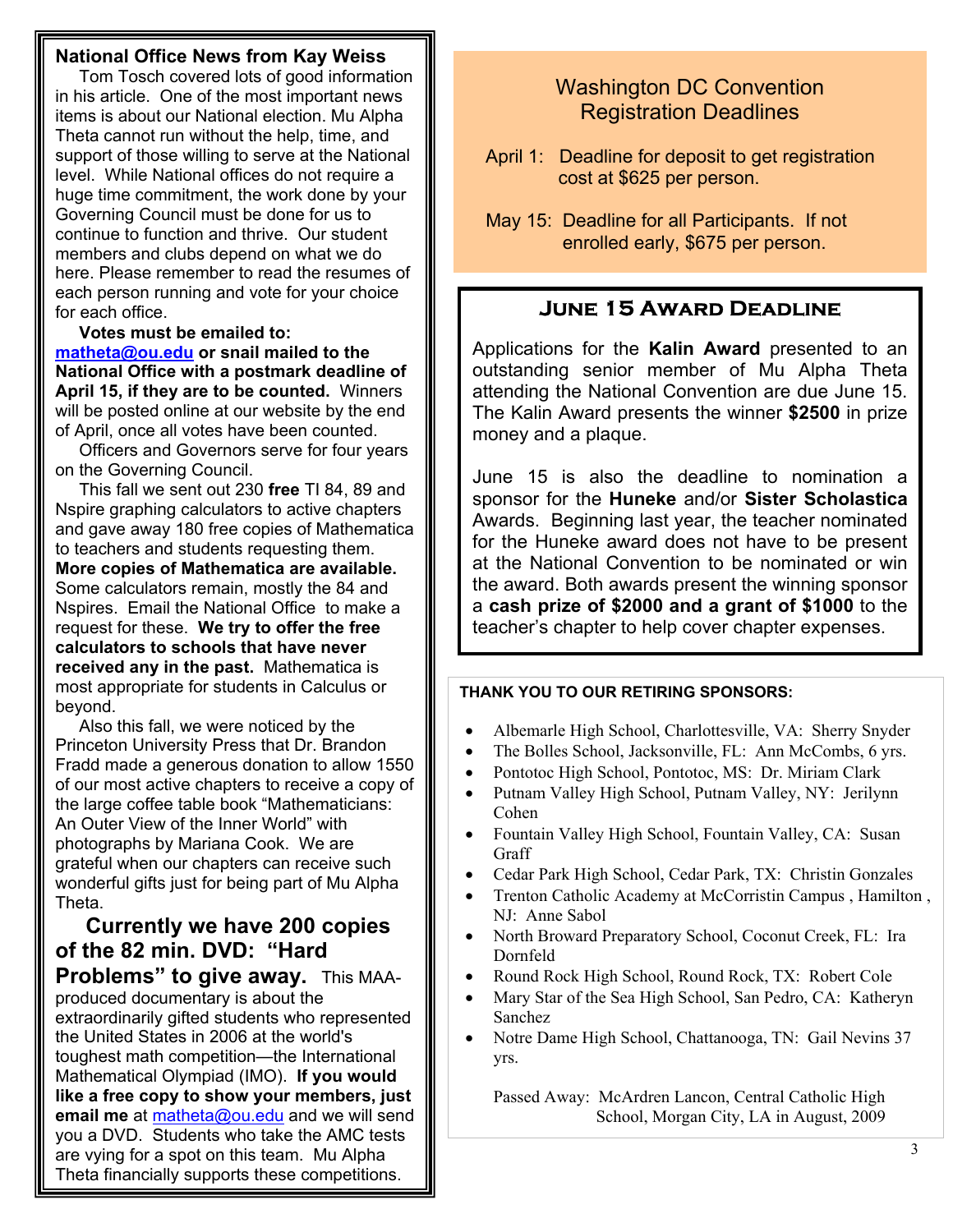# **DON'T FORGET TO VOTE**

### **Sponsor Reminders:**

New members must be added at least once in a two-year period or your chapter will be made "inactive". If this happens, to reactivate the chapter, there is a \$15 fee when you enter new members. Our database will automatically assess the \$15 if you go over the two-years. We will notify you prior to making the chapter inactive, usually by email or with a letter to your Principal, but even if the chapter has not been officially made inactive, the fee is still charged.

 If you change sponsors, please contact the National Office with the name and email of the new sponsor. You can also log in online to update this information, enter new members, and order merchandise. We can email your chapter ID and password only to a registered or new sponsor. If you choose to share your log in information with student officers, please make sure you approve and check grades for anyone entered as a new member before their name is submitted. **NO STUDENT IS A MEMBER OF MU ALPHA THETA UNLESS THEIR NAME IS SUBMITTED TO US AND WE CAN VERIFY THEIR MEMBERSHIP.** 

In order to be eligible for Mu Alpha Theta Summer Grants, scholarships, or awards, a student must be registered in the database as a Full Member. **If you do not enter members until the spring of their senior year, they are not eligible for financial assistance from Mu Alpha Theta!**

 Associate Members need only be entered online if they are competing in a Mu Alpha Theta math contest. We define an Associate member as a student with the math GPA to be a member but who has not yet started their fifth semester of math. PLEASE REMOVE ANY STUDENT from our Associate Member Table who does not meet these criteria. Most Associate Members are in Geometry. An Associate member is NOT a member of the Mu Alpha Theta Honor Society and should not list membership on a resume until they are entered as a Full member.

 Merchandise may only be purchased and worn by Full Mu Alpha Theta members that are registered with us. You may purchase t-shirts for Associate members, parents, and sponsors if you have an active chapter. Honor cords may be worn ONLY by Full, registered members. If you purchase more items than you have members, we will probably ask why. Sometimes schools have extra money to spend and afraid of losing in before the following school year, so they will purchase extra merchandise. This is fine, as are other explanations. Please just be aware that we may ask.

 Please use the online order system when you can. This is the fastest, most efficient way to get your order processed. If you are mailing a check, you may use the check number as your purchase order number and enter new members online! If you don't want to use the online system, please email names of new members to the National Office, grouped by year of graduation. Otherwise, THERE IS A \$15 SERVICE CHARGE, IF WE HAVE TO TYPE MORE THAN 20 NAMES INTO THE DATABASE. We process over 40,000 certificates a year and need your help to get your order out as quickly as we can.

 We gladly accept a credit card for your purchase. HOWEVER, to keep our costs down, we will add a Service Charge of \$15 to schools that enter more than three small amount orders per semester. We pay about 4% on each credit card order plus extra postage when sending multiple orders. It is best to set a date for your students to get their membership to you and then give them an extra week or two before entering your order. There will always be stragglers! Once you enter your order, please try not to accept too many more!

 **Most common mistakes made: Entering names backwards and entering the wrong year of graduation. Just let us know by email and we will fix it!** Remember that we may print your certificates within an hour of the time you submit your names, though.

 **When you enter an order online, you should receive an invoice or a receipt by email.** If you do not, please let us know. All invoices should be turned in to your bookkeeper immediately so they can get a check cut to pay for the order, if it is not paid for by credit card. **We give schools 30 days to pay their bill.** WE HATE TO CALL YOUR BOOKKEEPER ONLY TO FIND OUT NO INVOICE WAS SUBMITTED TO THEM FOR PAYMENT. PLEASE TURN INVOICES IN!

Thank you for all you do and for helping us to serve you better!!

4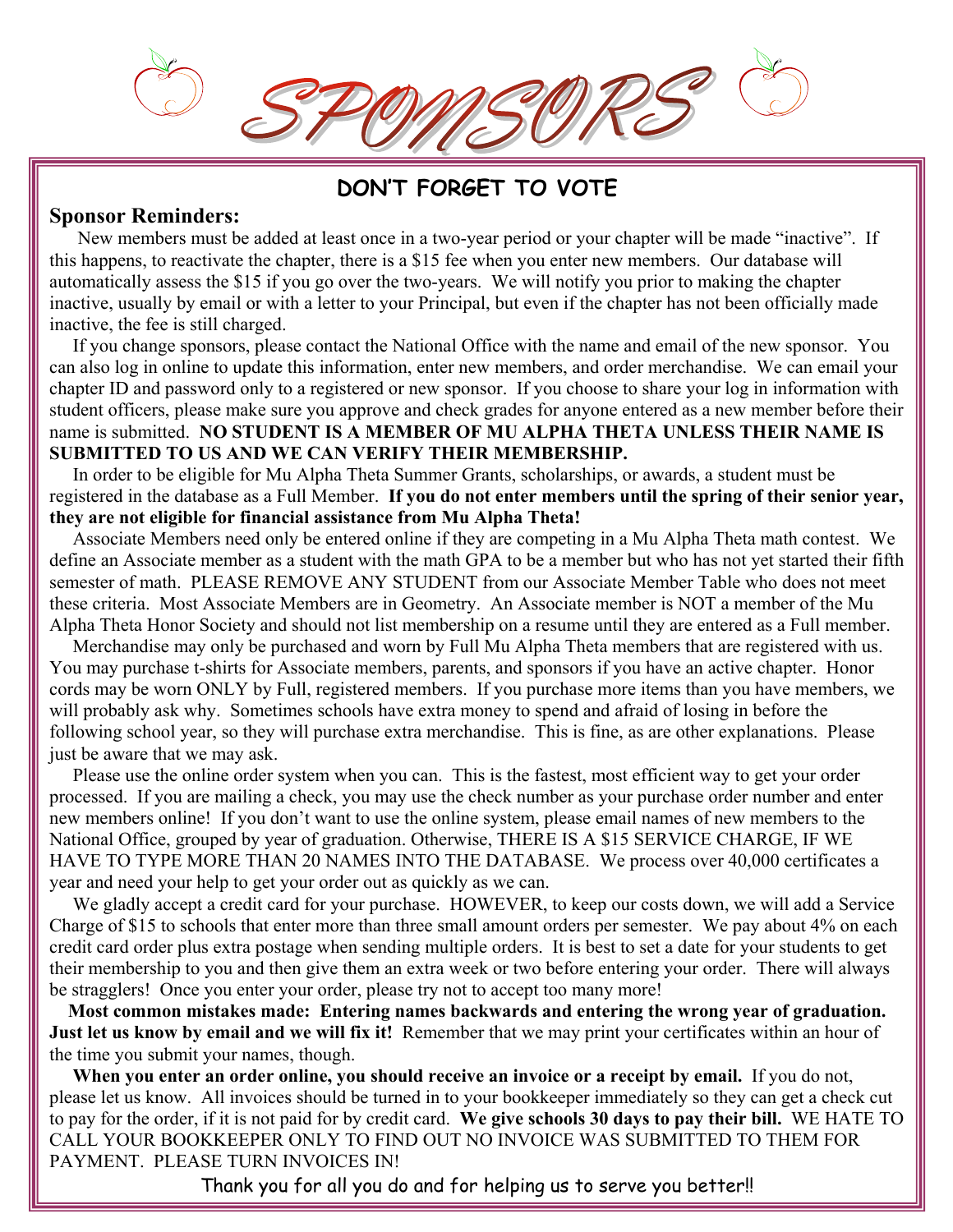

 **Mu Alpha Theta Tassels** are now available for a \$5 donation to the Educational Foundation. These can be used on your Graduation Cap, where allowed, or as a decoration in your car, your room, or on your person.

### **2010 Presentation Contest Winner Announced**

 **Avinash Inabathula from Hamilton Southeastern High School in Fishers, IN and Tyler Kimbley from Harris County High School in Hamilton, GA tied for first place in the Presentation Contest this year. Each won \$600 and a copy of Mathematica. You can view all winning presentations online at our website at www.mualphatheta.org. Avinash did his presentation on "Complex Number Exponents to Euler's Number" and Tyler did his on "Basic Cryptology".** 

 **There was also a tie for second place. Justin Mathew from Clarkstown High School South in West Nyack, NY did his on "Mathematically Quantifying Anthocyanin Content in Blueberries." Ryan Breaud and Malerie Bulot from Riverside Academy in Laplace, LA won for their presentation on The Fibonacci Sequence and the Goldens."** 

 **Third place went to John de St. Germain and Alexander Tir from Riverside Academy for their presentation on "RSA Cryptography: Security for the World"** 

 **Each second place presentation won \$300 and a copy of Mathematica for each student. Third place won \$100 and a copy of Mathematica for each student.** 

 **Think about submitting a presentation on your favorite math topic next year! See details online in the fall.** 

#### **GOVERNING COUNCIL DECISIONS FROM THE WINTER MEETING:**

 Teachers who are nominated for the **Huneke Distinguished Sponsor Award** no longer have to be present at the National Convention to win the award. The winner, however, will be announced at the Convention during the Final Award Ceremony. A sponsor whose name is put forward for the award, but who does not win will have their application reconsidered for the following two years.

**FACEBOOK PAGES:** Do you have a Facebook page for your Mu Alpha Theta chapter where our name is used? If so, a sponsor must be an administrator on the page and it must list your school's name. In other words the "Smith High School Mu Alpha Theta Chapter" must have the school's name in front of the words Mu Alpha Theta. **Only active chapters have our permission to use our name.** If you are unsure about using our name, email us to ask for permission. If your chapter becomes inactive, the name Mu Alpha Theta must be removed from the page, your math club, all school literature, and your school website.